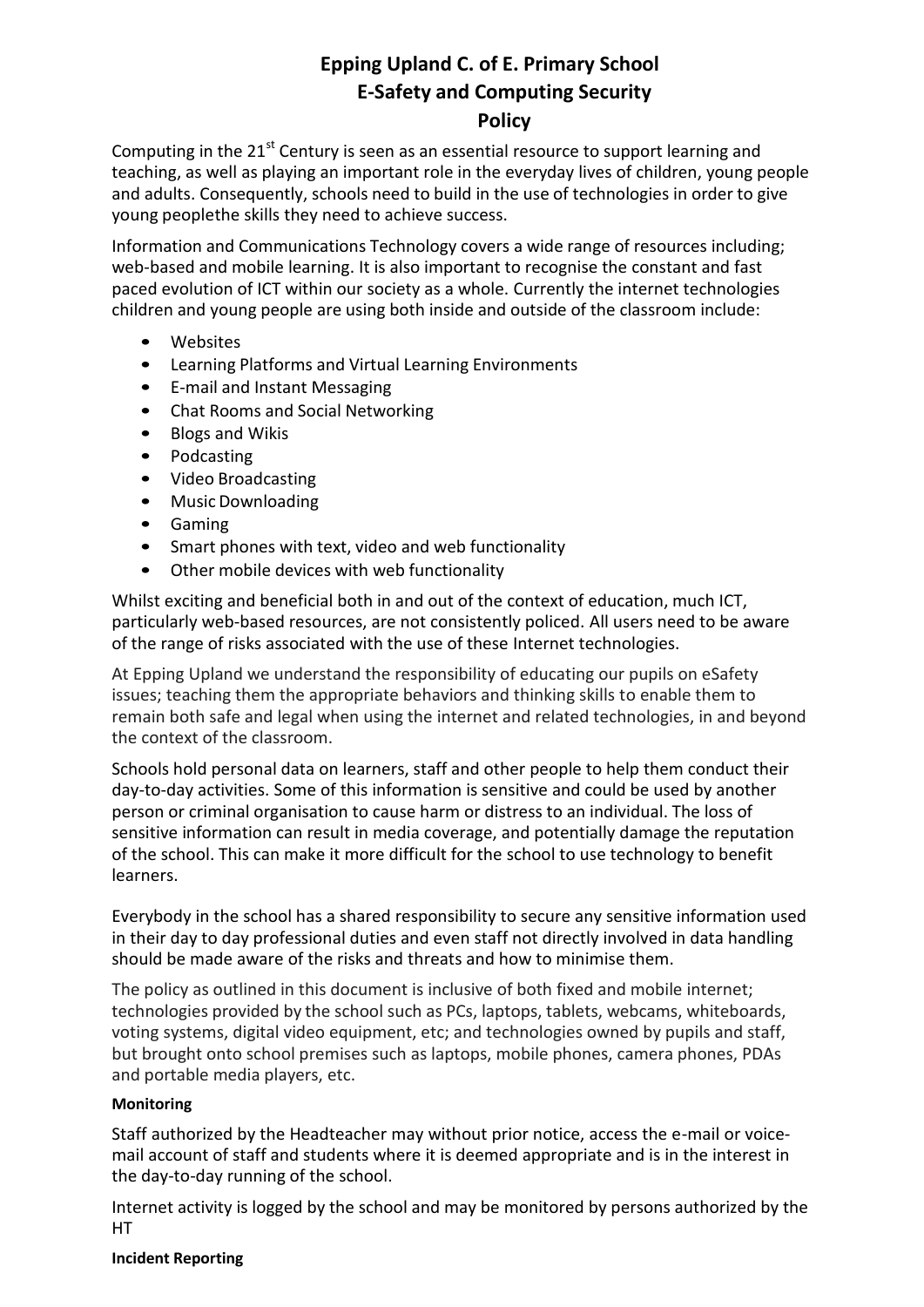All security breaches, lost/stolen equipment or data (including remote access ID's and PINs), virus notifications, unsolicited emails, misuse or unauthorised use of ICT and all other policy non-compliance must be reported to the HT

# **Computer Viruses**

• All files downloaded from the Internet, received via e-mail or on removable media (e.g. external USB devices, CD) must be checked for any viruses using school provided anti-virus software before using them

• Never interfere with any anti-virus software installed on school ICT equipment that you use

• It is the responsibility of the ICT Support team to ensure that all antivirus software installed on any school owed equipment is kept up-to-date

• If your machine is not routinely connected to the school network, you must make provision for regular virus updates directly yourself by instigating a scan or through the ICT Support team.

• If your machine is not owned by the school it is your responsibility to ensure that regular virus updates and scan are carried out.

• If you suspect there may be a virus on any school ICT equipment or privately owned equipment used in school, stop using the equipment, disconnect from the school network and contact ICT support team immediately. The ICT support team will advise you what actions to take and be responsible for advising others that need to know.

# **Data Security**

- The School gives relevant staff access to its Management Information System, with a unique ID and password
- It is the responsibility of everyone to keep passwords secure
- Staff are aware of their responsibility when accessing school data
- Staff keep all school related data secure. This includes all personal, sensitive, confidential or classified data
- Staff should avoid leaving any portable or mobile ICT equipment or removable storage media in unattended vehicles. Where this is not possible, keep it locked out of sight
- Staff should always carry portable and mobile ICT equipment or removable media as hand luggage, and keep it under your control at all times
- It is the responsibility of individual staff to ensure the security of any personal, sensitive, confidential and classified information contained in documents faxed, copied, scanned or printed. This is particularly important when shared multi-function print, fax, scan and copiers are used
- Anyone expecting a confidential/sensitive fax, should have warned the sender to notify before it is sent.

#### **Internet Access**

The internet is an open communication medium, available to all, at all times. Anyone can view information, send messages, discuss ideas and publish material which makes it both an invaluable resource for education, business and social interaction, as well as a potential risk to young and vulnerable people. Whenever any inappropriate use is detected it will be followed up.

# **Managing the Internet**

All staff and pupils have monitored access to internet resources (where reasonable) through the schools fixed and mobile technology. All users must observe copyright of materials from electronic resources.

# **Internet Use**

You must not post personal, sensitive, confidential or classified information or disseminate such information in a way that may compromise its intended restricted audience.

Pupils and staff are not permitted to download any programs on the school based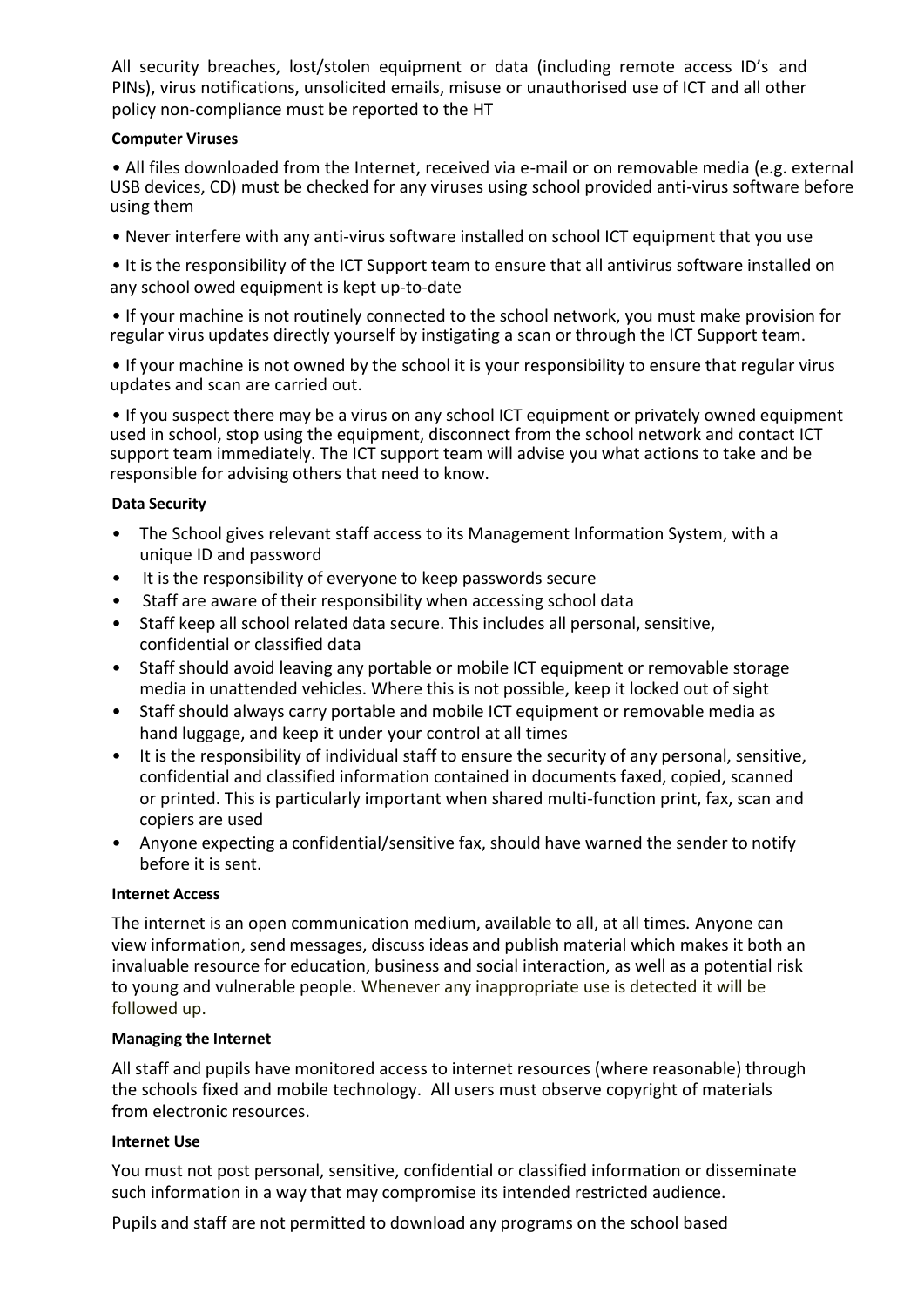technologies without seeking permission from a member of the ICT Support team. All members of the school community are encouraged to use the school's internet network, instead of 3G, 4G and 5G networks, as the network has appropriate filtering and monitoring to ensure individuals are using the internet appropriately.

# **Infrastructure**

The schools internet access is controlled through the LA's web filtering service operated by Daisy Updata Communications Ltd (DUCL)

For further information relating to filtering please go to [https://schools](https://schools-secure.essex.gov.uk/admin/Broadband/School%20Services/Pages/InternetFilteringSecurity.aspx)[secure.essex.gov.uk/admin/Broadband/School%20Services/Pages/InternetFilteringSecurity.aspx](https://schools-secure.essex.gov.uk/admin/Broadband/School%20Services/Pages/InternetFilteringSecurity.aspx)

# **Email**

Many people use email as a substitute for conversation. However, unlike conversations, emails are easily distributed to an audience wider than the intended, can become legal documents and can easily become permanent records.

With this in mind, the following principles must be observed: -

- If you receive material of a defamatory, terrorist, abusive, sexist, racist or pornographic nature, you should inform your manager immediately, record & delete the email and ask the sender not to send such mail to you in future.
- You should always consider the Data Protection implications of any information sent by email. In essence, no data which relates to living individuals should be disclosed (by email, post or otherwise) unless you have that individual's consent.
- You should always use a civil, professional and amicable tone.
- The school will not tolerate bullying by email. The use of obscene language or swear words is prohibited.
- Emails sent or received for personal correspondence are considered as business use and no right of privacy applies to them.
- Emails sent to a school allocated email address are considered the property of the school and can be accessed to deal with any business-related issues retained on that account
- When using email in dealings with outside companies and suppliers, remember how easy it is to inadvertently create a binding contract with a third party. Check your emails before dispatch as carefully as you would check a written contract and obtain advice, if appropriate, before sending.
- Do not send confidential market sensitive information via external email. If you are unsure about the classification of any piece of data, consult the HT.

# **Social Media**

The growth in social media, particularly social networking sites, has created increased opportunity for media communications that have an impact upon the school.

The term 'social media' is used here to describe dynamic and socially-interactive, networked information and communication technologies, for example Web 2.0 sites, SMS text messaging and social networking sites. Popular social media sites which may be used for educational purposes include Facebook and Twitter.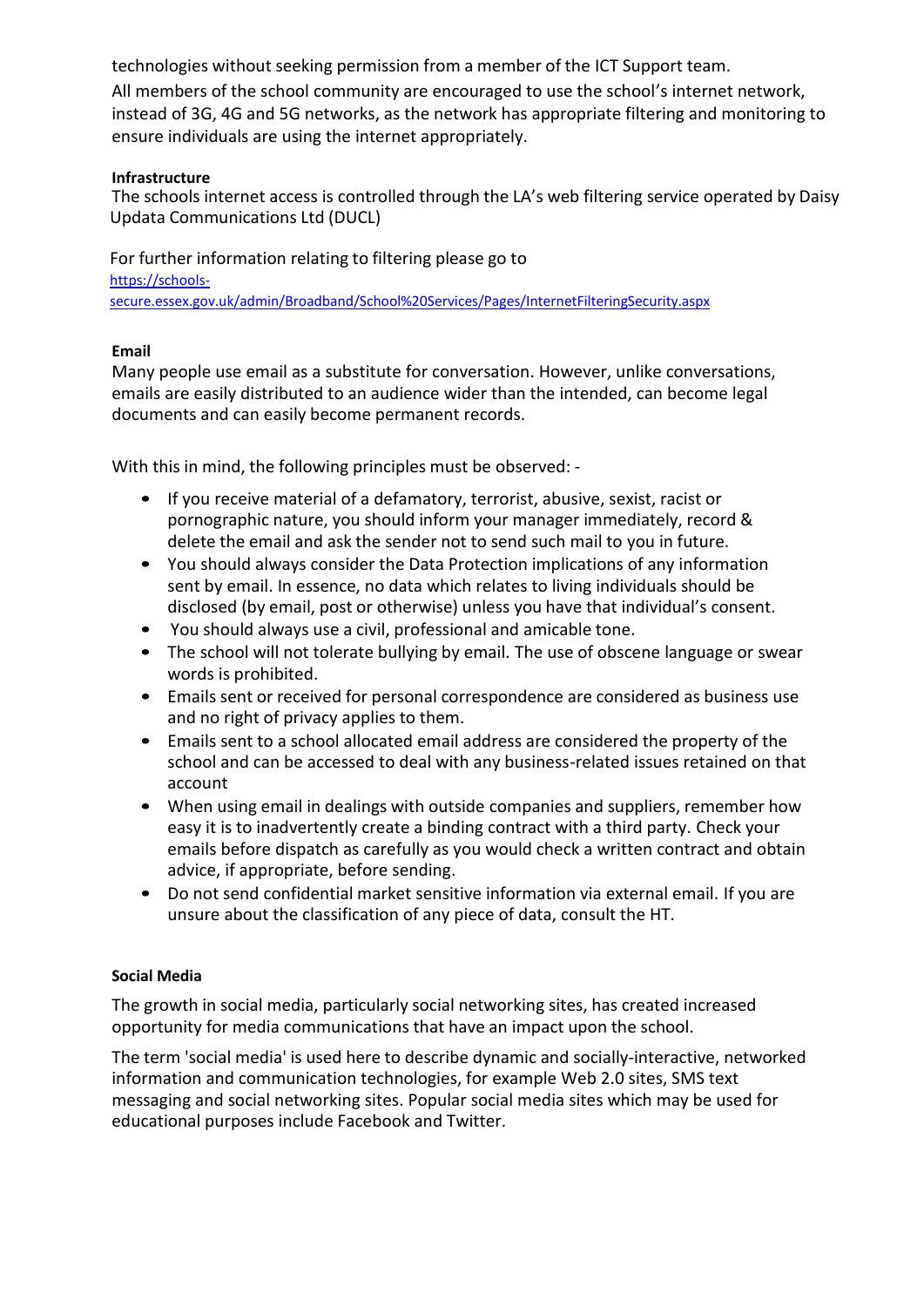The following guidelines should be considered by anyone engaging in social media sites for educational purposes:

- Staff and students should take effective precautions when utilising social networking sites to ensure their own personal safety and to protect against identity theft;
- Staff should never 'friend' or make direct, individual links with pupils or parents;
- Staff should be mindful that pupils and parents will be naturally curious about their personal life and may try to find out more about you;
- Staff should carefully manage the privacy settings of their personal social media sites and teach and encourage pupils to use appropriate and safe online behaviour;
- Staff should exercise caution when interacting with, and responding to, potentially contentious posts on social media sites;
- Staff need to consider intellectual property rights, copyright and ownership of data when using social media;
- Staff must never discuss pupils, colleagues, parents or carers online or criticise the school or school community;
- The school will continually review the use of social media and may modify its policies should the status of particular social media sites change, e.g. if charges are introduced, changes made to the way content is used, terms of use are changed, or if a site closes down.

# **eSafety**

Staying safe online is an important message shared with students and staff.

Teachers are individuals with private lives, however, off-duty conduct matters and may have bearing on their professional life. Therefore sound judgement and due care should be exercised as conduct which may not directly relate to pupils may be relevant to a teacher's fitness to teach

# Passwords

Each login-id has a password created specifically for it by the intended user; together they provide the first line of defence for the safe keeping of information. Every login-id has different levels of access depending on what information each user requires to access on the schools systems. You should under no circumstances ever disclose your password to any other individual as this will compromise the information accessible by your login-id.

When choosing a password you should make it as difficult as possible to guess, in order to do this the points listed below should be followed:

• Do not use personal information which others know or could guess, such as DOB, pet names, Phone numbers, hobbies

• Do not use a word in any dictionary (in any language), if you must spell then spell it backwards or substitute some the letters for numbers or special characters. E.g. \$h3lt3r (to mean shelter) or f00t8a11 (to mean football)

• Use at least 8 alpha numeric characters, a mixture of letters and numbers, its harder to break or guess

• Utilise a combination of numbers, upper- and lower-case letters, and special characters  $(such as !5E&@)$ 

• Do not use consecutive keys on a keyboard (qwerty, zxcvbn, 12345) or all like characters (99999, aaaaaaa)

• Type in private and do not write it down.

• Change your password regularly.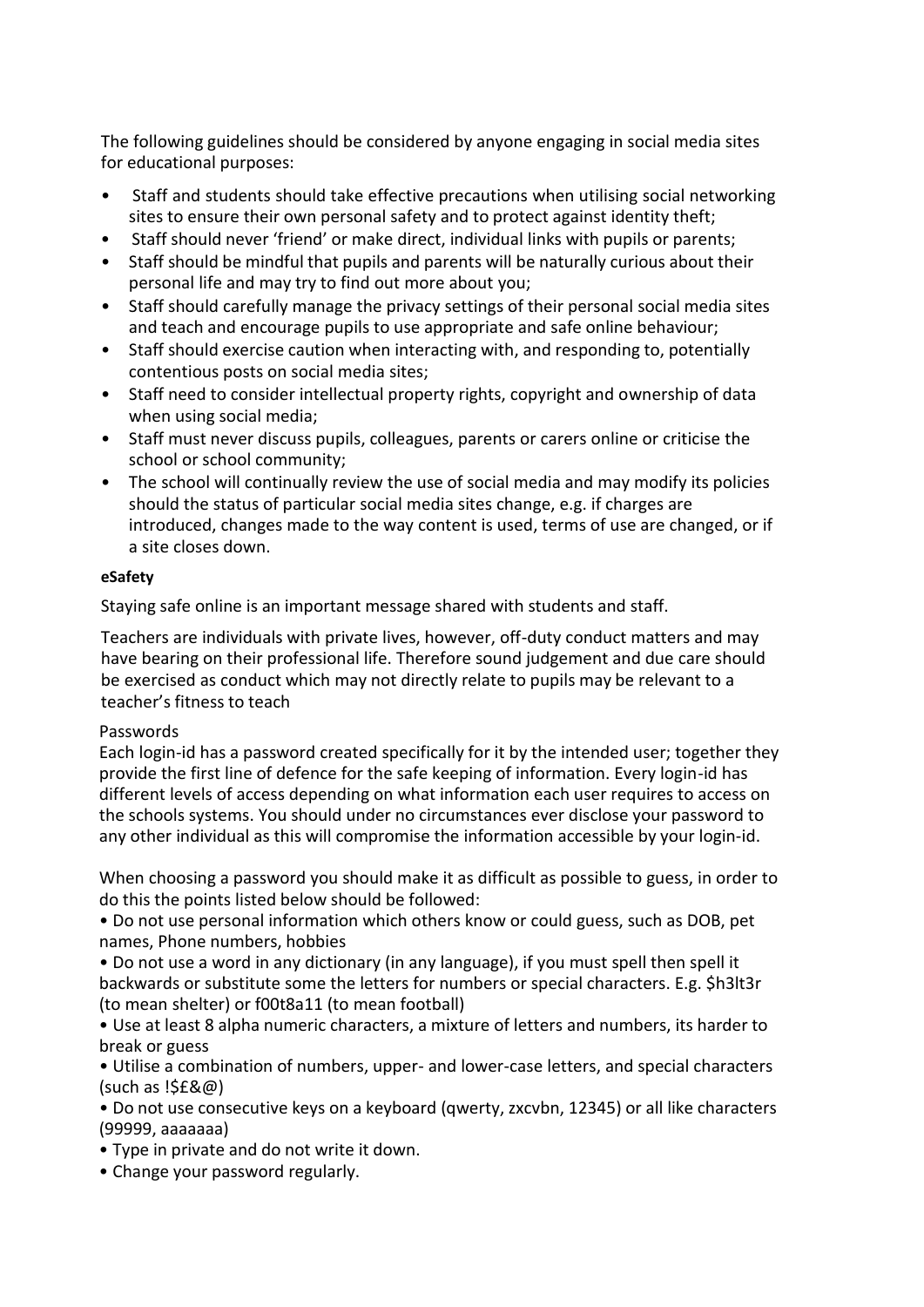Each individual is responsible for all access and activities that take place with their assigned login-id. Do not use any examples listed above for your password as this document will be read by a lot of people.

# **Workstation Security**

It important to secure the workstation whenever away from the area and when leaving at the end the day or at the end of a lesson.

If a workstation is left unsecured it can lead to classified information being modified, deleted, copied, or emailed to someone else without the consent of the login-id owner.

The following procedures should be followed for effective workstation security:

- Secure the workstation when away from the work area, even if you are only planning to be away from it for a minute, staff can do this using alt, ctrl and del then selecting lock this workstation.
- If you are planning to be away for a long period of time considering logging off so that another user may be able to use the machine
- Always log off at the end of each lesson\day
- Make sure anyone accessing a workstation in the area is authorised to do so
- When sensitive information is on the screen that no one else can see it
- If your machine has a projector connected make sure it is switched off before accessing your emails or other sensitive information
- Use good password practices

# **Mobile Device Security**

Mobile devices (laptop or a netbook) are easily stolen or damaged when they are removed from the office/classroom. When using a mobile device, please remember these important points:

- Never keep your login-id and password details with your mobile device
- Never agree to turn off or agree to disable the security software (Antivirus, firewall etc).
- Never hold confidential or sensitive data in unsecured folders on your mobile device, it should be encrypted.
- Do not leave it unsecured and unattended at any time. If you have to leave it in your car place it in the boot and ensure all doors are locked
- Never leave your mobile device in your vehicle overnight

# **Physical Security**

Physical security is also very important. Technological solutions are of little benefit if sensitive information is left in the open, on a desk or an unattended workstation. Spilled food and drinks can cause a great deal of harm to computer equipment and documents.

# Be sure to:

Lock sensitive information on any removable media (USB, CD etc) in a draw or cabinet and keep the keys in secure place. Do not leave removable media in your workstation it can easily be removed and taken away from your work area.

Be careful with food and drink in your work area keep it as far away from workstations and mobile devices as possible.

# **The role of ICT Security**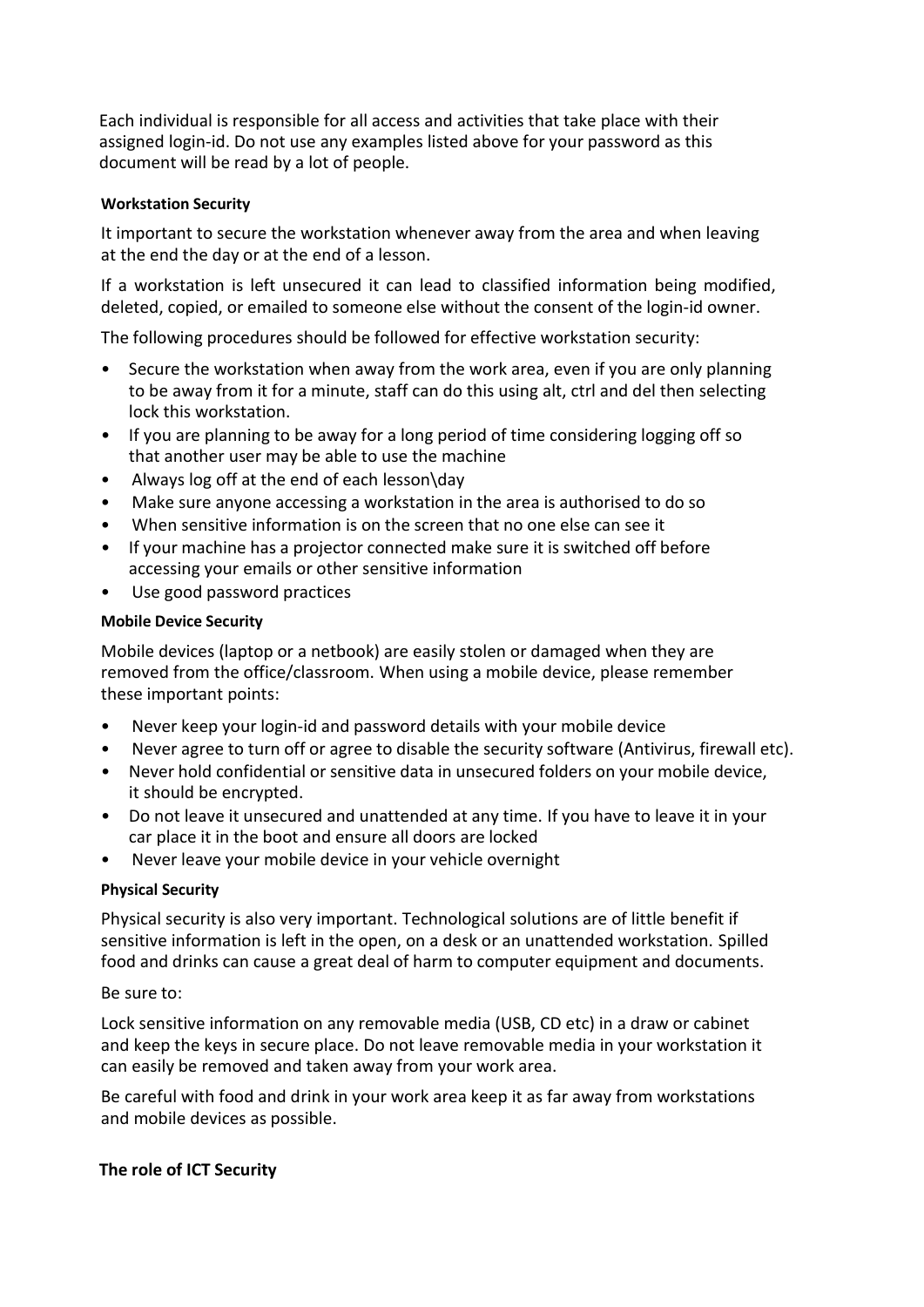Everyone within the school has a significant role in ensuring the schools ICT security protection in upheld.

For good operational and organisational reasons the school occasionally has to make an exception to its own rules, when a need that outweighs the ICT security policy and procedures, all potential risks are evaluated and communicated with a member of the SLT and a decision is then made. The exceptions are tracked, recorded and then removed when no longer needed.

#### **Epping Upland School Twitter Usage Policy (July 2015) Aims of Using Twitter: To quickly share and celebrate children's achievements, successes and school updates. To demonstrate safe and responsible use of social media To encourage the use of 21st Century technology**

- The school Twitter account will be run from school devices by persons authorised by the Headteacher.
- The school Twitter account will be a Public account (June 2015). The Headteacher will monitor the followers and block any who appear to not be school focused.
- The school Twitter account will only tweet between the hours of 6am and 6pm between Monday and Friday. The only time the school will tweet outside of these times is if authorised by the Headteacher or if there are relevant school events (e.g. football matches, residential trips, performances) or to share urgent school news (e.g. School closure due to adverse weather).
- The school Twitter account will only follow educationally linked accounts and those associated with the school. No personal accounts, unless they are educationally linked, will be followed. For example a children's author.
- The school Twitter account will not reply to any 'replies' on Twitter. This is not the platform to discuss or debate school related issues.
- The school Twitter account will only use children's first names when referencing children.
- The school Twitter account will use Twitter to share positive messages about the school.
- The account may be used to share news and information during a school trip. The account will be run by a senior teacher for the period of the trip.
- Photos taken on a mobile device for the purpose of sharing on Twitter will be deleted once they have been shared.
- Individually targeted content will not be posted e.g. "Well done Josh a better lesson today". Tweets to a year group or class along the lines of "don't forget the..." are acceptable.
- By endorsing twitter we may be encouraging children to use twitter so please reinforce e-safety rules such as "Never tweet anything that would be potentially upsetting; make sure you know how to report to anything you find that disturbs you; be careful who you talk to they may not be all they appear; never meet anyone from twitter world without telling your parents." Etc. Please Note: that twitter have a minimum age policy that stipulates a person must be age 13 or over to set up a Twitter account.